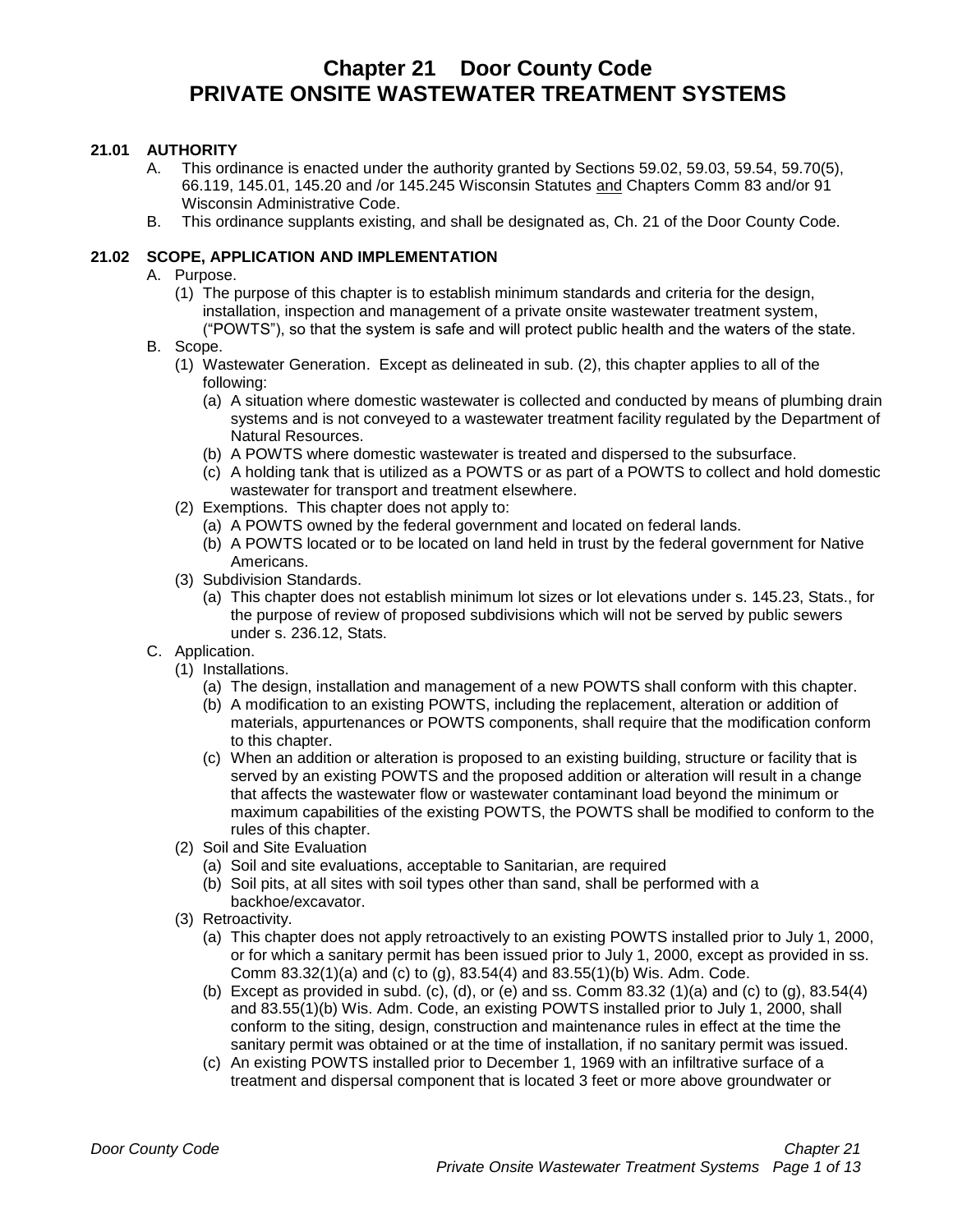bedrock shall be considered to discharge final effluent that is not sewage, unless proven otherwise.

- (d) An existing POWTS installed prior to December 1, 1969 with an infiltrative surface of a treatment and dispersal component that is located less than 2 feet above groundwater or bedrock shall be considered to discharge final effluent that is sewage, unless proven otherwise.
- (e) An existing POWTS which conforms with this chapter and all other applicable laws, regulations and rules, shall be permitted to remain as installed.
- (4) Plat Restrictions.
	- (a) A restriction or a prohibition placed on a lot or an outlot prior to July 1, 2000, as a result of a plat review under s. 236.12, Stats., shall be deemed waived, if a POWTS proposed for the lot complies with this chapter.
- (5) Groundwater Standards.
	- (a) Pursuant to s. 160.255, Stats., the design, installation, use or maintenance of a POWTS is not required to comply with the nitrate standard specified in ch. NR 140 Table 1, Wis. Adm. Code, except as provided under sub. (6).
	- (b) Pursuant to s. 160.19(2)(a), Stats., the Department of Commerce has determined that it is not technically or economically feasible to require that a POWTS treat wastewater to comply with the preventative action limited for chloride specified in ch. NR 140 Table 2 Wis. Adm. Code as existed on June 1, 1998.
- (6) Zoning.
	- (a) This chapter does not affect municipal requirements relating to land use, zoning, or other similar requirements, including, pursuant to s. 59.69, Stats., establishing nitrate requirements to encourage the protection of groundwater resources.
- D. Implementation.
	- (1) Inspection Responsibilities and Services
		- (a) For the purpose of facilitating inspection responsibilities and services, Sanitarian may not issue a sanitary permit for the construction or use of a POWTS that utilizes any of the technologies, designs or methods delineated in Table 83.04-1 Wis. Adm. Code and that has been recognized under s. Comm 84.10 (3) or 83.22 Wis. Adm. Code, unless the Sanitarian utilizes one or more individuals, who have obtained approved training under s. Comm 83.05 Wis. Adm. Code for the POWTS technology, design or method, to provide the inspections under s. Comm 83.26(2) to (4) Wis. Adm. Code, except as provided in par. (b).
		- (b) Sanitarian may issue a sanitary permit for the construction or use of a POWTS that utilizes any of the technologies, designs or methods delineated in Table 83.04-1 Wis. Adm. Code and that has not been recognized under s. Comm 84.10(3) Wis. Adm. Code, but has been approved by the Department of Commerce under s. Comm 83.22 Wis. Adm. Code, provided that Sanitarian has arranged with the Department of Commerce to provide the inspections under s. Comm 83.26(2) to (4).
	- (2) Planning and Administration
		- (a) For the purpose of facilitating planning and administration, the Sanitarian may, allot, limit or deny, until January 1, 2003, the issuance of sanitary permits for the construction or use of POWTS designs that utilize one or more of the technologies, designs or methods delineated in Table 83.04-2 Wis. Adm. Code.
		- (b) For the purpose of facilitating planning and administration, the Sanitarian may, allot, limit or deny the issuance of sanitary permits for the construction or use of POWTS designs that utilize a method or technology that is added to the list under s. Comm 83.61 Wis. Adm. Code after July 1, 2001 for not more than 18 months after that type of method or technology has been recognized under that section.
		- (c) The Sanitarian's option to allot, limit or deny the issuance of sanitary permits hereunder shall be limited to permits intended to serve new development.
		- (d) For the purpose of this subsection, a new development shall be considered a property without an existing habitable building.
		- (e) Limitation options include, but are not limited to, a prohibition for all new development or in certain geographical areas, a quota system for new development, a requirement for a permit to operate for a specific POWTS method or technology, or a service/performance bond for a specific POWTS method or technology.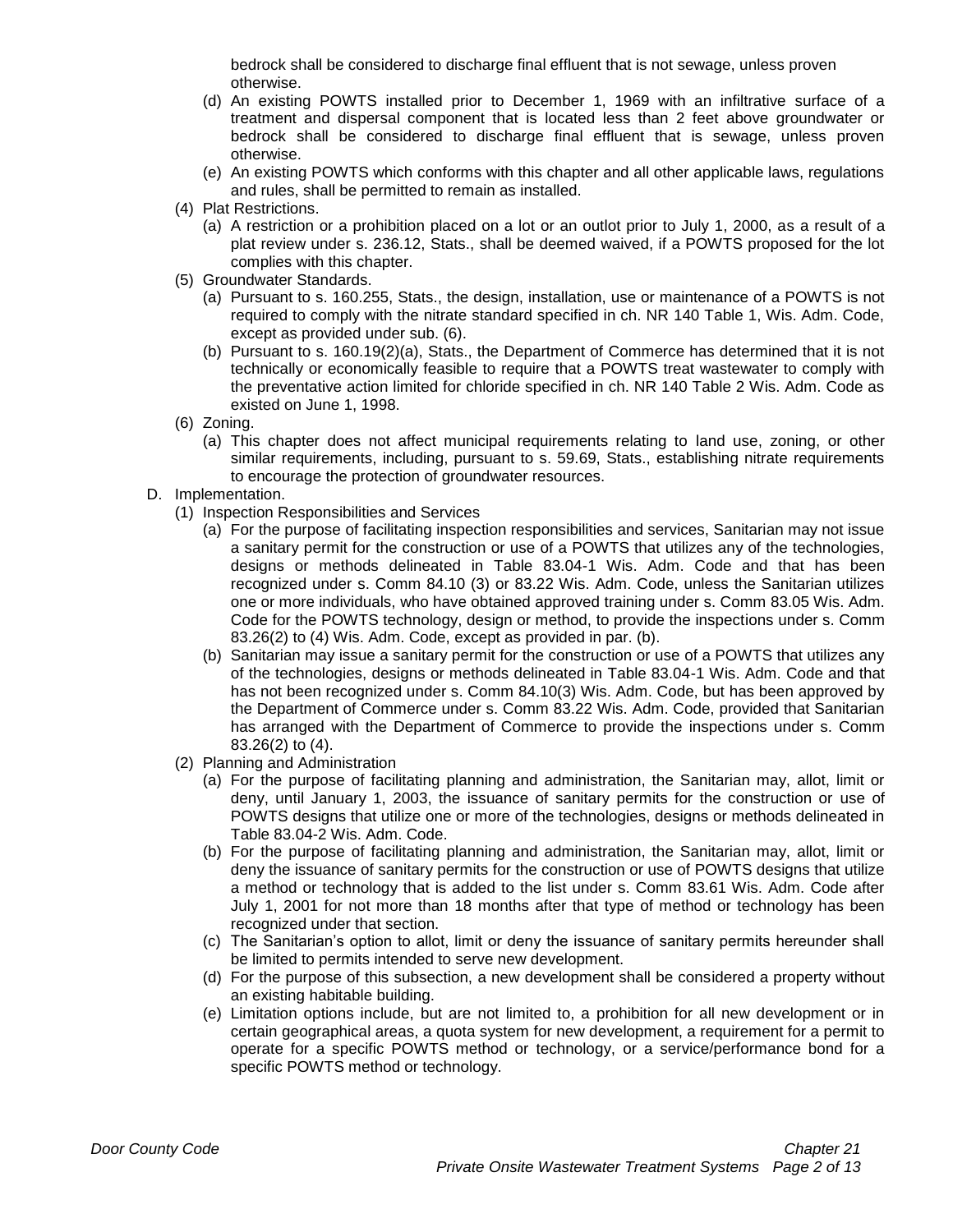#### **21.03 ADMINISTRATION AND ENFORCEMENT**

- A. Purpose
	- (1) This subchapter establishes the following:
		- (a) Regulatory processes and procedures which are to be followed when designing, installing or maintaining a POWTS.
		- (b) Responsibilities and actions of the various offices, departments, committees, boards, commissions, positions or employees involved with the administration and enforcement of this chapter.
	- (2) Nothing in this chapter shall limit the authority and power of Door County in exercising administration and enforcement responsibilities regarding a POWTS, including requiring and issuing other types of permits for activities not covered under this subchapter relating to sanitary permits.
- B. Sanitary Permits.
	- (1) General
		- (a) Pursuant to ss. 145.135 and 145.19, Stats., the installation or construction of a POWTS may not commence or continue unless all of the following have been fulfilled:
			- 1. The owner of the property on which the POWTS is to be installed possesses a valid sanitary permit.
			- 2. Plan approval for the POWTS has been obtained in accordance with s. Comm 83.22 Wis. Adm. Code.
		- (b) The modification of an existing POWTS may not commence or continue unless the owner of the property on which the POWTS is located possesses a valid sanitary permit and has obtained plan approval for the modification under s. Comm 83.22 Wis. Adm. Code, if the modification involves the addition or replacement of any of the following:
			- 1. A POWTS holding component.
			- 2. A POWTS treatment component.
			- 3. A POWTS dispersal component.
			- 4. Reconnection of a POWTS
			- 5. Any repair of a POWTS
	- (2) Application
		- (a) The application for a sanitary permit shall be made in a format prescribed by the Sanitarian.
		- (b) Except as provided in par. (c), the application for a sanitary permit shall be submitted to the Sanitarian.
		- (c) The application for a sanitary permit shall be submitted to the State of Wisconsin, Department of Commerce, for a POWTS that is located or will be located on property owned by the State.
		- (d) The application for a sanitary permit to the Sanitarian shall be accompanied by all of the following:
			- 1. At least one set of clear and legible plans and specifications delineating the information under s. Comm 83.22(2)(a) 3. and (c) Wis. Adm. Code.
			- 2. A set of plans bearing the Department of Commerce's conditional approval and the approval letter issued by the department, if required to be reviewed by the department under s. Comm 83.22(1) Wis. Adm. Code.
			- 3. Sufficient supporting information to determine whether the proposed design, installation and management of the POWTS or the proposed modification to an existing POWTS conforms with this chapter.
			- 4. Documentation that the master plumber or the master plumber-restricted who is to be responsible for the installation or modification of the POWTS has completed approved training on the proposed POWTS technology or method, if the application for the sanitary permit involves one or more of the technologies or methods specified in s. Comm 83.04(1) Wis. Adm. Code.
			- 5. Documentation that maintenance requirements for the proposed POWTS technology or method have been recorded with the deed for the property, if the management plan for the installation or modification under s. Comm 83.54(1) Wis. Adm. Code involves one or more of the following:
				- a. Evaluating or monitoring any part of the system at an interval of 12 months or less.
				- b. Servicing or maintaining any part of the system at an interval of 12 months or less.
			- 6. Any other information as specified by the Sanitarian relating to POWTS installations.
			- 7. A fee as specified by the Sanitarian.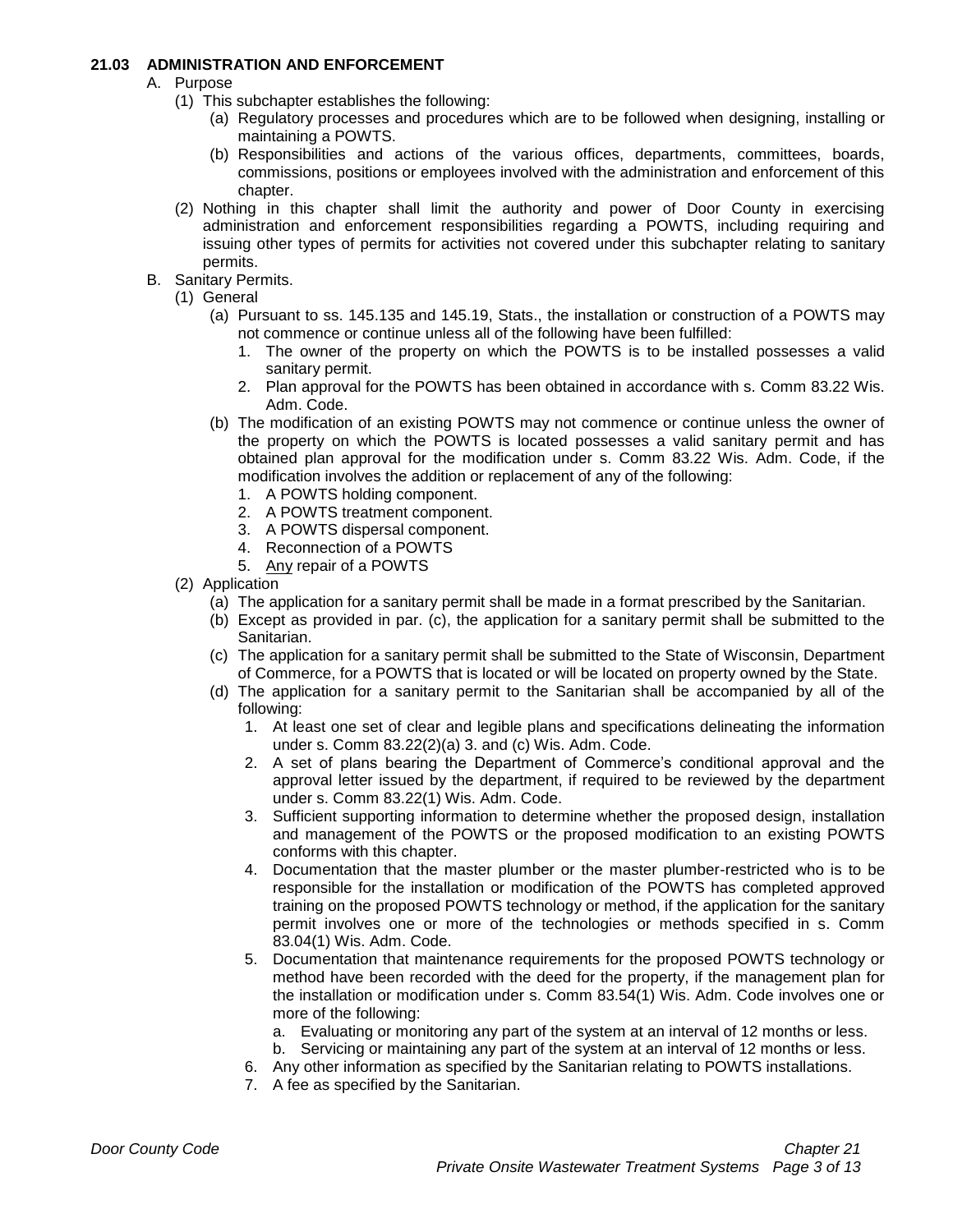- (3) Processing
	- (a) A sanitary permit may not be issued until the plans and specification have been approved by the Department of Commerce or Sanitarian.
	- (b) Sanitarian may not issue a sanitary permit for the installation or modification of the POWTS that involves one or more of the technologies or methods specified in s. Comm 83.04(1) Wis. Adm. Code unless the master plumber or the master plumber-restricted who is to be responsible for the installation has completed approved training on the proposed POWTS technology or method in accordance with s. Comm 83.05 Wis. Adm. Code.
	- (c) Sanitarian shall review and make a determination on the submission of an application for a sanitary permit within 30 days after receiving all the required information and fees.
	- (d) If upon review of the application and the supporting information, the Sanitarian or the Department of Commerce determines that the proposed design, installation and management of the POWTS or the proposed modification of an existing POWTS conforms with this chapter, and all applicable laws, regulations, and rules, a sanitary permit shall be issued.
	- (e) If upon review of the application and the supporting information, the Sanitarian or the Department of Commerce determines that the proposed design, installation and management of the POWTS or the proposed modification of an exiting POWTS does not conform with this chapter, and all applicable laws, regulations, and rules, a sanitary permit may not be issued.
	- (f) When the issuance of a sanitary permit is denied, the Sanitarian, if reviewing the application, shall provide in writing to the applicant the reasons for denial, a notice for the right to appeal and the procedures for appeal.
	- (g) An applicant denied a sanitary permit by Sanitarian may appeal the decision in accordance with ch. 68, Stats.
	- (h) The appeal of the denial by the Sanitarian for a sanitary permit shall be made in writing within 30 days from the date of the decision.
	- (i) A sanitary permit shall be issued by the Sanitarian in a format prescribed by the Department of Commerce or Sanitarian.
- (4) Transfers.
	- (a) A sanitary permit may be transferred from an owner to a subsequent owner, pursuant to s. 145.135(1), Stats.
- (5) Expiration.
	- (a) Pursuant to s. 145.135(1), Stats., a sanitary permit shall expire 2 years from the date of issuance unless renewed in accordance with sub. (5).
- (6) Renewals.
	- (a) The application for renewal of a sanitary permit shall be made in a format prescribed by the Department of Commerce or Sanitarian.
	- (b) The application for renewal of a sanitary permit shall be submitted to the Sanitarian prior to expiration and in accordance with sub. (c).
	- (c) The renewal of a sanitary permit shall be contingent upon the proposed POWTS or the proposed modification of an existing POWTS conforming with the rules of this chapter in effect at the time the sanitary permit is renewed.
- (7) Revocation
	- (a) The Sanitarian may revoke a sanitary permit issued under this section for any false statements or misrepresentation of facts on which the sanitary permit was issued.
	- (b) The revocation of a sanitary permit and the reasons for revocation shall be conveyed in writing to the individual to whom the sanitary permit was issued or transferred.
	- (c) If a sanitary permit is revoked, the installation or modification or use of a POWTS may not commence or continue until another sanitary permit is obtained.
- (8) Posting.
	- (a) When a sanitary permit is obtained, the sanitary permit shall:
		- 1. Be posted in such a location and manner on the proposed site where the POWTS is to be installed or modified so that the information on the permit is visible for inspection.
		- 2. Remain posted until the POWTS installation or modification is completed and an opportunity for a final inspection occurs in accordance with s. Comm 83.26 Wis. Adm. Code.
- C. Plan Review and Approval
	- (1) Submission of Plans
		- (a) Plans shall be submitted to the Department of Commerce or Sanitarian in accordance with s. Comm 83.22 Wis. Adm. Code for all of the following types of installations or modifications: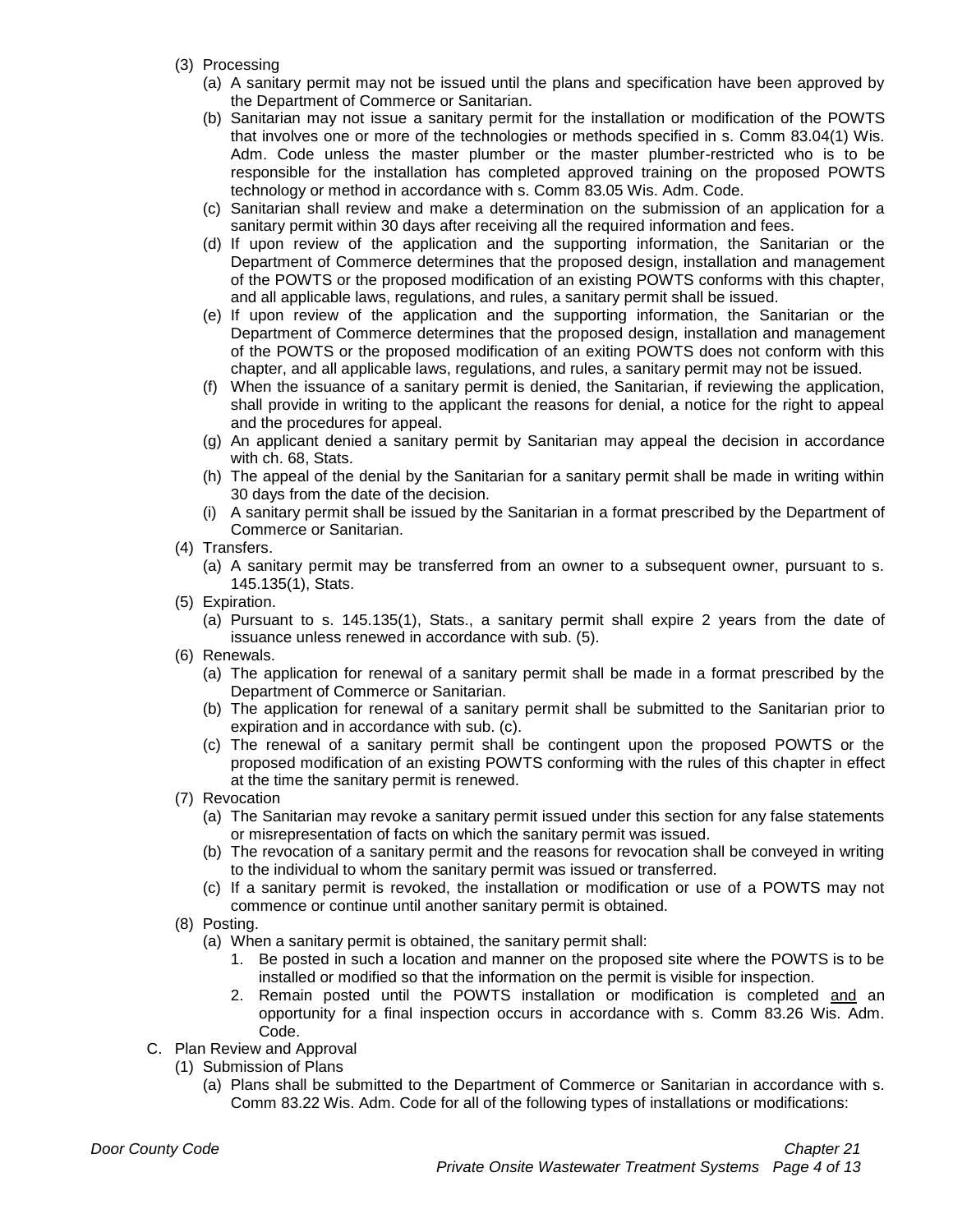- 1. The installation or construction of a POWTS.
- 2. The replacement or addition of a POWTS treatment component.
- 3. The replacement or addition of a POWTS holding component.
- 4. The replacement or addition of a POWTS dispersal component.
- (b) Plans for the types of POWTS delineated in Table 83.22-1 Wis. Adm. Code shall be submitted to the Department of Commerce for review.
- (c) Plans for the types of POWTS delineated in Table 83.22-2 Wis. Adm. Code shall be submitted for review to the Department of Commerce or a designated agent.
- (d) Plans for the types of POWTS delineated in Table 83.22-3 Wis. Adm. Code shall be submitted for review to the Sanitarian.
- (e) The Sanitarian may, pursuant to s. 145.19(2) Stats., require separate plan examination fees or include these fees in the cost of a sanitary permit.
- (2) Plans and Specifications
	- (a) When plans are submitted to the Sanitarian for review, at least 3 sets of plans and one set of specifications shall be provided. (Note: Specifications for a project do not have to be a separate document but may be delineated on the plans).
	- (b) Plans and specifications submitted for review shall be clear, legible and permanent copies.
	- (c) Plans submitted for review shall include all of the following:
		- 1. Details and configuration layouts depicting how the design is to be constructed and how the design is to accomplish the treatment in accordance with ss. Comm 83.43 and 83.44 Wis. Adm. Code and dispersal that is claimed or the holding of wastewater.
		- 2. Specifications, including a description of the materials for the project and the installation or construction practices and methods to be employed.
		- 3. A site plan with a bench mark either scaled or dimensioned, delineating all treatment and dispersal components and their relationship to any items listed in Table 83.43-1 Wis. Adm. Code.
	- (d) All plans submitted for review shall be accompanied by sufficient data and information to determine if the proposed POWTS or modification of an existing POWTS and their performance will conform with chs. Comm 82 to 84 Wis. Adm. Code including, but not limited to all of the following:
		- 1. A plan review application form specified by the Department of Commerce or Sanitarian.
		- 2. The minimum and maximum wastewater flow and load of the proposed project and the method or rationale for determining the flow and load.
		- 3. Documentation to support treatment and dispersal claims.
		- 4. A management plan for the proposed design reflecting conformance with applicable criterion.
		- 5. A soil and site evaluation report in accordance with s. Com 85.40 Wis. Adm. Code for those POWTS components that consist in part of in situ soil.
		- 6. A description of a contingency plan in the event the proposed POWTS fails and cannot be repaired.
	- (e) In addition to the information required above, plans for one or more holding tanks serving a large commercial, industrial, recreational or residential development with an estimated daily wastewater flow of 3,000 gallons or more shall include information pursuant to s. NR 113.07(1)(e) Wis. Adm. Code.
	- (f) In addition to the information required above, plans for a POWTS that is to serve a dwelling where the design of the POWTS is not based upon the number of bedrooms within the dwelling shall be accompanied by information documenting that design condition on the deed for the property.
	- (g) In addition to the information required under above, plans for an experimental POWTS shall be accompanied by information required under s. Comm 83.27(3) Wis. Adm. Code.
	- (h) In addition to the information required above, plans for a POWTS which is to serve more than one structure or building shall be accompanied by information that does all of the following:
		- 1. Describes the legal entity, public or private, that has responsibility for the operation and maintenance of the POWTS.
		- 2. Includes a copy of a recorded legal document that identifies all the parties that have ownership rights and are responsible for the operation and maintenance of the POWTS.
	- (i) In addition to the information required above, plans for a POWTS with a design wastewater flow exceeding 12,000 gallons per day shall not be approved until documentation has been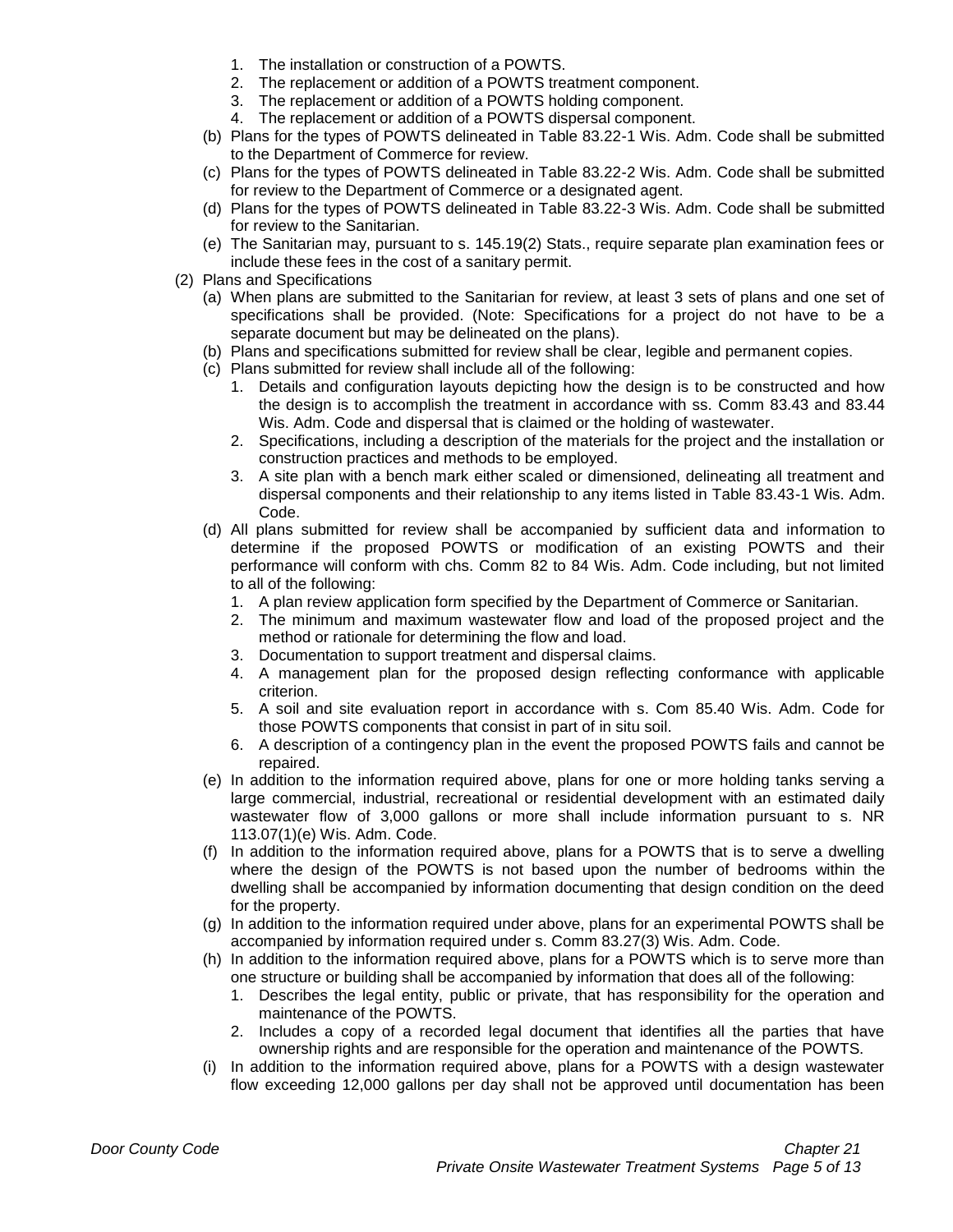submitted to the Department of Commerce indicating that the Department of Natural Resources has issued a WPDES permit for the project under ch. 283, stats.

- (j) Solely for the purpose of determining the applicability of subpar. (i), the design wastewater flow of 12,000 gpd shall be deemed equivalent to 85 bedrooms for residential dwellings, including one – and two-family dwellings, multi-family dwellings and mobile homes.
- (k) Solely for the purpose of determining the applicability of subpar. (i), the design wastewater flow of 12,000 gpd for commercial facilities shall be calculated using the estimated wastewater flows specified in s. A-83.43(6) Wis. Adm. Code (of the appendix).
- (l) Solely for the purpose of determining the applicability of subpar. (i), for residential dwellings combined with commercial facilities the design wastewater flow of 12,000 gpd shall be calculated by prorating the number of bedrooms on the basis of 85 bedrooms equaling 12,000 gpd for the residential dwellings and using the estimated flow under s. Comm 83.43(3)(a) and s. A-83.43(6) Wis. Adm. Code (of the appendix) to calculate the design flow for the commercial facilities.
- (m) For purpose of determining the applicability of subpar. (i), the design wastewater flow of 12,000 gpd shall include the design wastewater flow of all POWTS that are located on the same property or on properties under the same ownership and where the perimeter of a distribution cell of a POWTS dispersal component for one POWTS is less than 1,500 feet from the perimeter of a distribution cell of a POWTS dispersal component of any other POWTS under the same ownership.
- (n) For the purpose of determining the applicability of subpar. (i), the combined design wastewater flow shall include that of any existing POWTS which falls within the parameters of subpar. (m).
- (o) Under subpar. (i), the same ownership is defined to be a person, group of persons or a corporation which owns a majority interest in the properties where majority ownership is based upon a majority of the issued voting stock, a majority of the members if no voting stock is issued, a majority of the board of the directors or comparable governing body or participation of each general partner in the profits of a partnership.
- (p) Plans and specifications which are required to be submitted for review under sub. (1) shall be one of the following:
	- 1. Signed and sealed in accordance with s. A-E 2.02 Wis. Adm. Code by an individual who is registered by the Department of Regulation and Licensing as an architect, engineer, designer of plumbing systems or designer of private sewage systems.
	- 2. Signed, including license number, and dated by an individual who is responsible for the installation of the POWTS and who is licensed by the Department of Commerce as a master plumber or master plumber-restricted service.
- (q) Plans submitted to the Sanitarian for review shall be accompanied by the established fee.
- (3) Plan Review Process.
	- (a) Time limits.
		- 1. The Sanitarian shall review and make a determination on the submission of a plan within 20 business days after receiving all the required information and fees.
	- (b) Conditional approval.
		- 1. If, upon review, the Sanitarian determines that the plans conform to this chapter and chs. Comm 82 and 84 Wis. Adm. Code and all applicable laws, regulations and rules, a conditional approval shall be granted in writing.
		- 2. All conditions indicating nonconformance to this chapter and chs. Comm 82 and 84 Wis. Adm. Code and all applicable laws, regulations, and rules shall be corrected before or during installation.
	- (c) Denial of Approval
		- 1. If, upon review, the Sanitarian determines that the plans do not conform to this chapter or chs. Comm 82 and 84 Wis. Adm. Code or any applicable law, rule or regulation, the request for conditional approval shall be denied in writing.
- (4) Revisions.
	- (a) A modification to the design of a POWTS for which a plan has been previously granted approval shall be submitted to the Sanitarian or Department of Commerce for review in accordance with this chapter and s. Comm 83.22 Wis. Adm. Code, if the proposed modification involves any one of the following:
		- 1. The replacement or addition of a POWTS treatment component.
		- 2. The replacement or addition of a POWTS holding component.
		- 3. The replacement or addition of a POWTS dispersal component.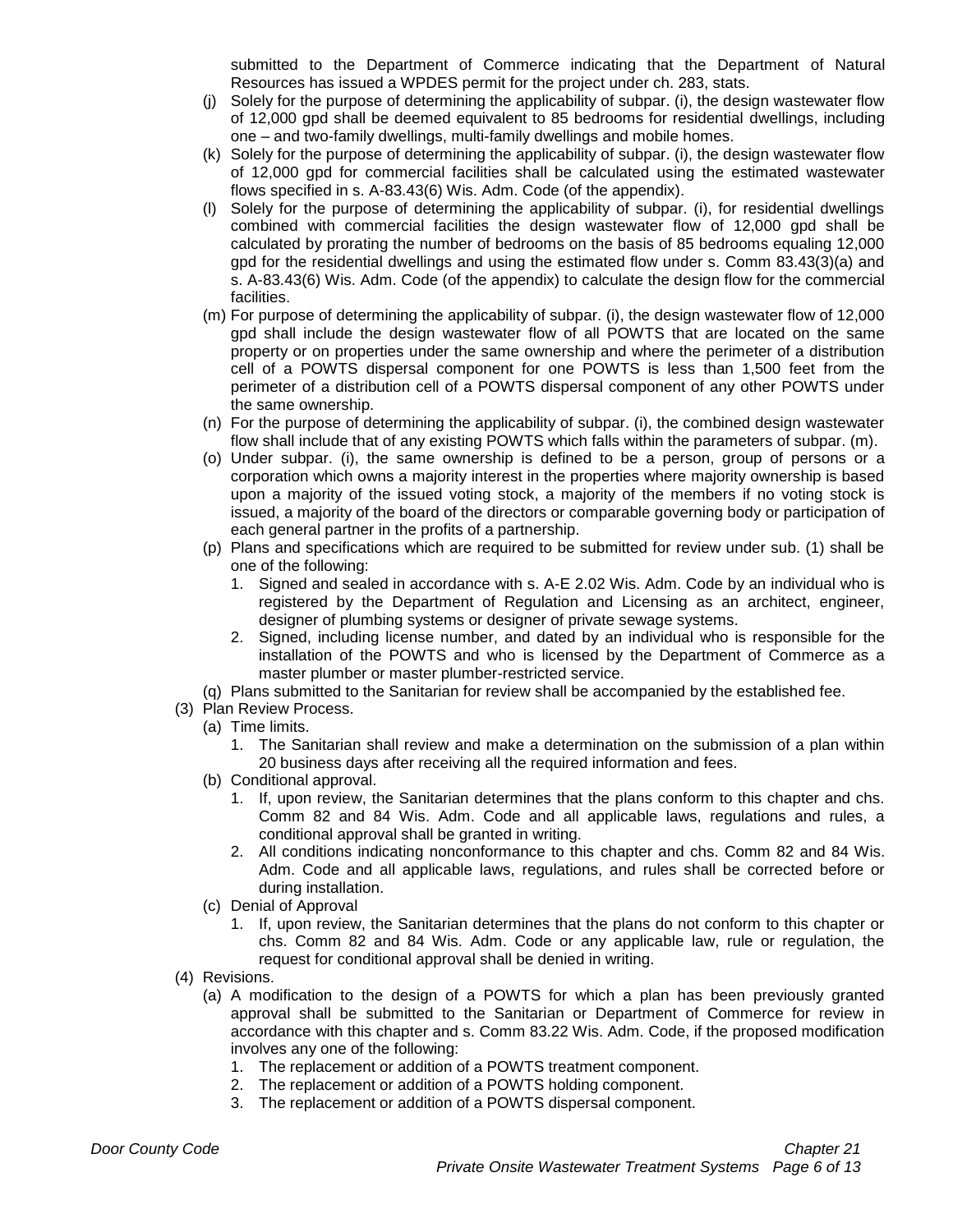- 4. A change to one or more dispersal components involving any of the following:
	- a. Location outside suitable evaluated areas or proposed depths.
	- b. Size.
	- c. Orientation.
	- d. Type.
- (b) The installer of a POWTS may not implement or undertake the proposed revisions until written approval is obtained from the Sanitarian.
- (c) Revisions to previously approved plans shall be reviewed in accordance with sub. (3).
- (d) If revisions under par. (a) are submitted to and approved by the Department of Commerce, the owner of the site for the POWTS shall file the revisions with the Sanitarian.
- (5) Limitation of Responsibility.
	- (a) A conditional approval of a plan shall not be construed as an assumption by Door County of any responsibility for the design of the POWTS or any component of the system.
	- (b) Door County shall not be liable for any defects in construction, or for any damages that may result from a specific installation.
- (6) Revocation of Approval
	- (a) The Sanitarian may revoke any plan approval issued under this section for any false statements or misrepresentation of facts on which the approval was based.
	- (b) The revocation of a plan approval and the reasons for revocation shall be conveyed in writing to the submitter of the plans as noted on the application.
	- (c) If a plan approval is revoked, the installation or alteration or use of a POWTS may not continue until another plan approval is obtained.
- (7) Evidence of Approval
	- (a) When plans are required to be approved by the Sanitarian, the plumber responsible for the installation of a POWTS or the modification of an existing POWTS shall keep at the construction site at least one set of plans bearing evidence of approval and at least one copy of specifications.
	- (b) The plans and specifications shall be maintained at the construction site until the POWTS installation or modification is completed and an opportunity for a final inspection occurs.
	- (c) The plans and specifications shall be made available to the Sanitarian upon request.
- D. Governmental Programs
	- (1) Issuance of Building Permits
		- (a) General. Pursuant to s. 66.036, Stats., the issuance of building permits by a municipality for unsewered properties shall be in accordance with this subsection.
		- (b) New construction. A municipality may not issue a building permit to commence construction or installation of a structure that necessitates the use of a POWTS to serve the structure, unless:
			- 1. The owner of the property possesses a valid sanitary permit for the installation of a POWTS in accordance with s. Comm 83.21 Wis. Adm. Code and 145.135 and 145.19, Stats.
			- 2. A POWTS of adequate capability and capacity to accommodate the wastewater flow and contaminant load already exists to serve the structure.
			- 3. Appropriate plumbing systems, fixtures, and devices exist within the structure.
		- (c) Construction affecting wastewater flow or contaminant load.
			- 1. A municipality may not issue a building permit to commence construction of any addition or alteration to an existing structure when the proposed construction will modify the design wastewater flow or contaminant load, or both, to an existing POWTS, unless the owner of the property:
				- a. Possesses a valid sanitary permit to either modify the existing POWTS or construct a POWTS to accommodate the modification in wastewater flow or contaminant load, or both.
				- b. Provides documentation to verify that the existing POWTS is sufficient to accommodate the modification in wastewater flow or contaminant load, or both.
				- c. Appropriate plumbing systems, fixtures, and devices exist within the structure.
			- 2. For the purpose of this paragraph, a modification in wastewater flow or contaminant load shall be considered to occur:
				- a. For commercial facilities, public buildings, and places of employment, when there is a proposed change in occupancy of the structure; or the proposed modification affects either the type or number of plumbing appliance, fixtures or devices discharging to the system.
				- b. For dwellings, when there is an increase or decrease in the number of bedrooms.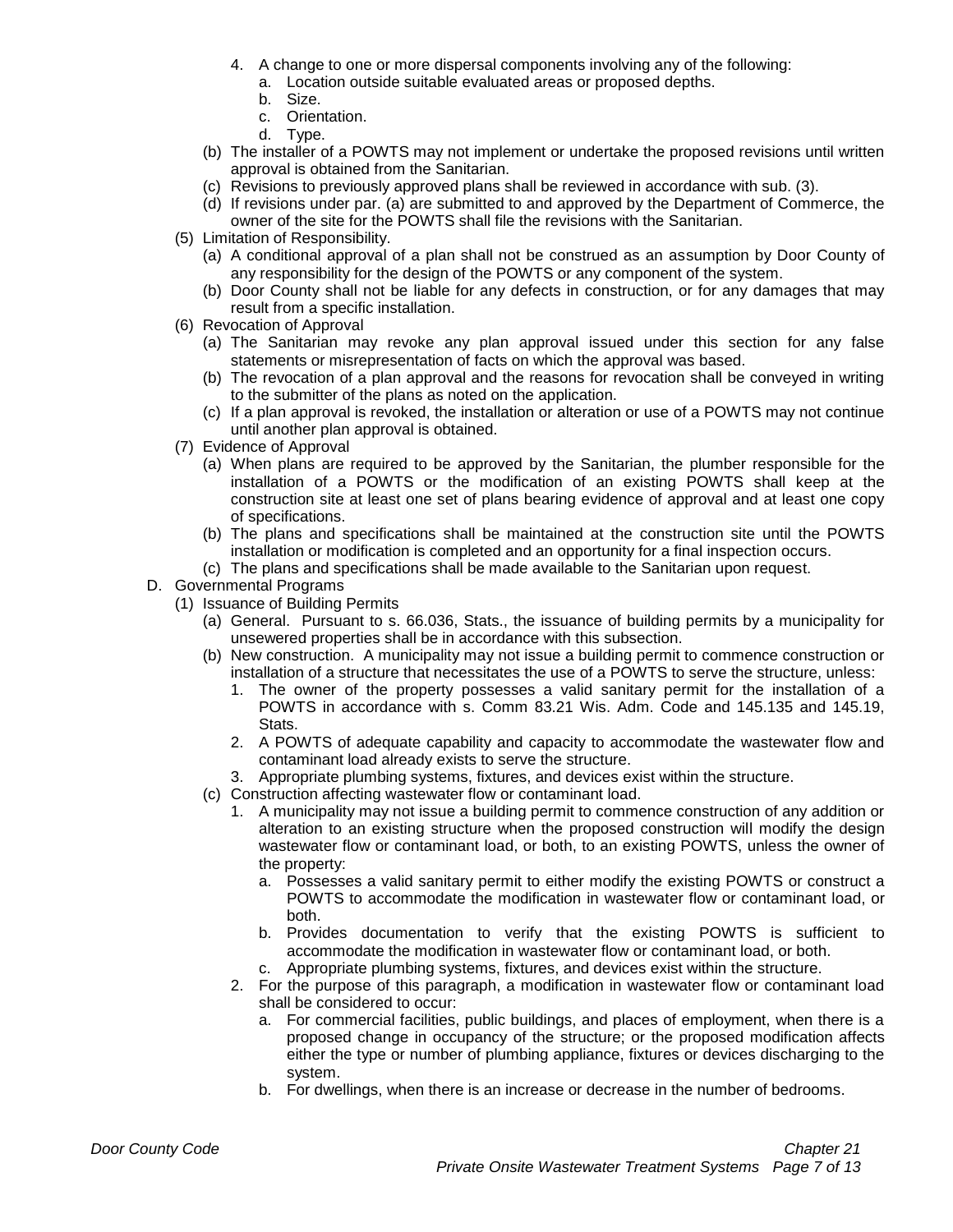- (d) Documentation of Existing Capabilities
	- 1. Documentation to verify whether an existing POWTS can accommodate a modification in wastewater flow or contaminant load, or both, shall include at least one of the following:
		- a. A copy of the plan for the existing POWTS that delineates minimum and maximum performance capabilities and which has been previously approved by the Department of Commerce or Sanitarian.
		- b. Information on the performance capabilities for the existing POWTS that has been recognized through a product approval under ch. Comm 84 Wis. Adm. Code.
		- c. A written investigative report prepared by an architect, engineer, designer of plumbing systems, designer of private sewage systems, master plumber, master plumberrestricted service or certified POWTS inspector analyzing the proposed modification and the performance capabilities of the existing POWTS.
	- 2. For POWTS serving a one or two family residence and installed on or subsequent to July 1, 1980, one additional bedroom may be added upon the following conditions:
		- a. A detailed estimate of wastewater flow based upon per capita occupancy of usage of the dwelling or per function occurrence within the dwelling per Comm 83.43 (3)(b), Wisconsin Administrative Code, which demonstrates the proposed system sizing is appropriate for the dwelling.
		- b. Execution of an "Affidavit of Wastewater Flow", and execution and recording of a "Restrictive Agreement", by the owner in a manner, in a form, and with terms and conditions as designated by Sanitarian.
- (e) Setbacks.
	- 1. A municipality may not issue a building permit for construction of any structure or addition to a structure on a site where there exists a POWTS, unless the proposed construction conforms to the applicable setback limitations under s. Comm 83.43(8)(i) Wis. Adm. Code.
	- 2. The applicant for a building permit shall provide documentation to the municipality issuing the building permit showing the location and setback distances for the proposed construction relative to all of the following:
		- a. Existing POWTS treatment components.
		- b. Existing POWTS holding components.
		- c. Existing POWTS dispersal components.
- E. Inspections and Testing
	- (1) General
		- (a) In accordance with state law (e.g., Ch. 145 Wis. Stats. and Ch. SPS 383 Wis. Adm. Code) the Sanitarian may inspect at any time, with or without notice, the construction, installation, operation or maintenance of a POWTS to ascertain whether the POWTS conforms to plans approved, the conditions of approval and this chapter, or any applicable law, regulation or rule.
			- 1. At least once every three years all POWTS shall be inspected and a written inspection report (the required form is available from the Sanitarian's Department) must be fully completed, executed and then timely filed with the Sanitarian's Department. This inspection must be conducted, and written report completed and executed, by a master plumber, journeyman plumber, a restricted plumber licensed under Ch. 145 Wis. Stats., certified POWTS inspector, certified septage servicing operator, registered POWTS maintainer, or other person who is qualified to undertake the required inspection. The person conducting the inspection must certify that the system is operating and functioning properly, within the applicable standards (e.g., Ch. 145 Wis. Stats. and Ch. 83 Wis. Adm. Code). Pumping of the POWTS is required when the combined sludge and scum volume equals 1/3 of the tank volume.
			- 2. Any conveyance of real property and/or transfer of any interest therein may prompt a review of any POWTS situated on the subject real property by the Sanitarian or her/his designee. Should this review disclose the need for maintenance, repair, rehabilitation or replacement of a POWTS, necessary corrective action must be taken by the owner within a reasonable time period after such review. What constitutes a reasonable time period is left to the discretion of the Sanitarian. Nothing herein may be interpreted to restrict the ability of an owner of real property to sell or otherwise transfer title to or refinance the property. The intent is to require a real property owner to ensure that a POWTS is safe and will protect public health and the waters of the state.

[An amendment to §21.03 E. (1), This ordinance shall be in full force and effect from and after enactment and publication. *(Adopted 1/26/16; Ordinance 2016-01)*]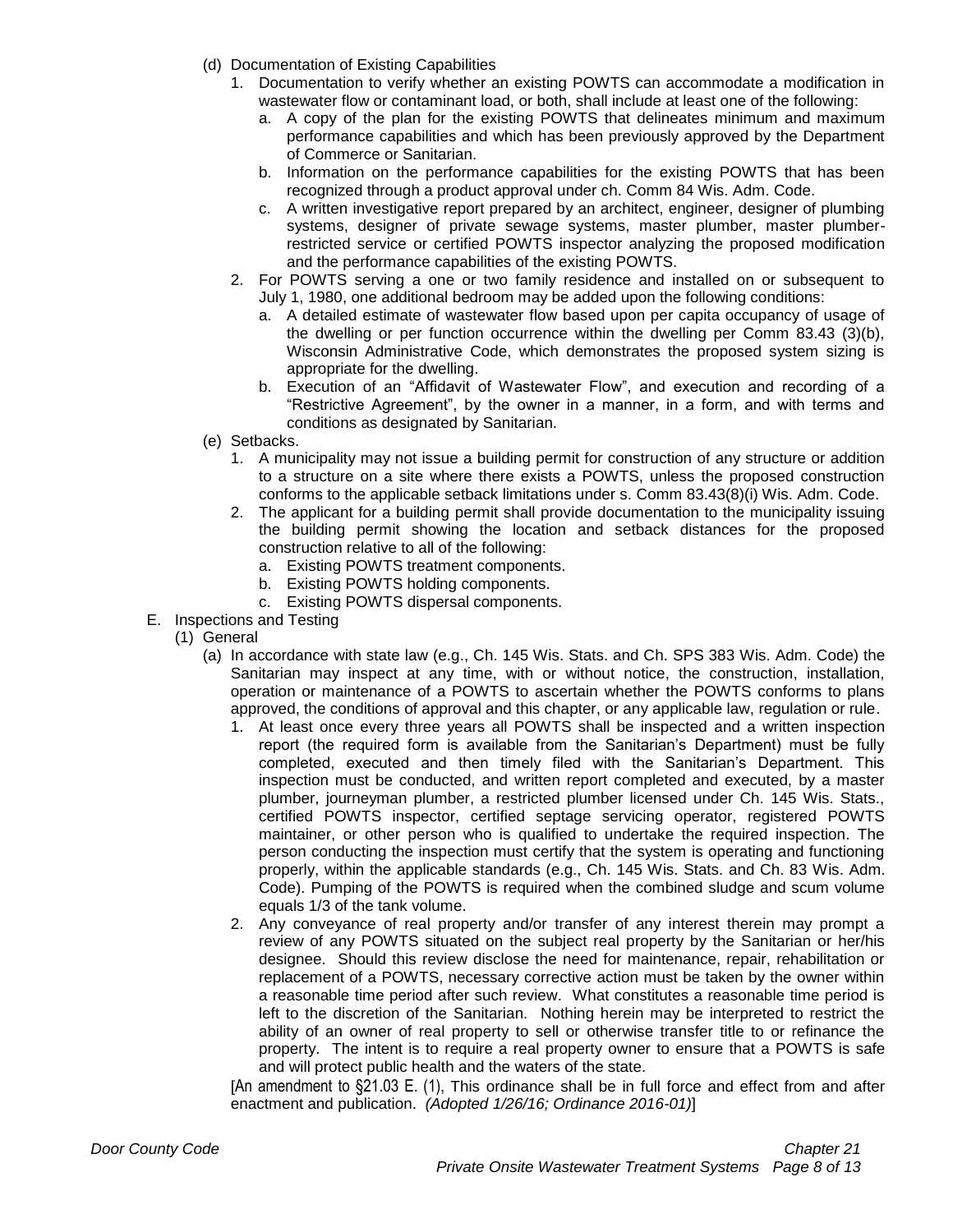- (b) The Sanitarian may issue an order directing an immediate cessation of the installation of a POWTS or the modification to an existing POWTS or the immediate cessation of the use of a POWTS for failure to comply with a corrective order.
- (c) Pursuant to ss.  $145.02(3)(f)$  and  $145.20(1)(a)$  and  $(2)(f)$ , Stats., the Sanitarian may issue orders to abate human health hazards relating to this chapter.
- (d) Pursuant to s. 145.20(3)(e) and (g), Stats., nothing in this chapter shall limit the Sanitarian's authority and power to inspect or require an evaluation of a POWTS, including an existing POWTS at times or for activities not covered under this section.
- (e) When a sanitary permit is required under s. Comm 83.21(1) Wis. Adm. Code, no part of a POWTS component may be covered nor any POWTS component put into service until the Sanitarian or the Department of Commerce has had an opportunity to inspect the system in accordance with this subsection.
- (f) The master plumber or the master plumber-restricted service responsible for the installation of a POWTS or the modification to an existing POWTS shall notify the Sanitarian when the work will be or is ready for inspection. The notification shall be in writing and in a format acceptable to the Sanitarian.
- (g) The master plumber or the master plumber-restricted service responsible for the installation of a POWTS or the modification shall maintain records of the inspection notification. The records shall include the date and time of notification and the name of the person contacted.
- (h) The master plumber or master plumber-restricted service responsible for the POWTS installation or modification shall provide the necessary equipment and properly licensed personnel required for the inspection as requested by the Sanitarian or Department of Commerce.
- (i) If an inspection is not made by the end of the next workday, excluding Saturdays, Sundays and holidays, after the requested inspection day, the master plumber or the master plumberrestricted service may proceed with the installation of the POWTS, including backfilling and covering.
- (1) Pursuant to s. 145.20(2)(g), Stats., Sanitarian may require other inspections in addition to that specified under this section.
- (2) The Sanitarian shall maintain a written record of each inspection conducted for a POWTS. The record shall include information relative to all of the following:
	- (a) The location of the POWTS.
	- (b) The date of the inspection.
	- (c) The nature and findings of the inspection.
- (3) Before being put into service, components of a POWTS shall be tested in accordance with the manufacturer's specifications or as specified as a condition of approval under ss. Comm 83.22 and 84.10 Wis. Adm. Code.
- F. Penalties and Range of Responses
	- (1) Penalties
		- (a) Penalties for violations of this chapter shall be assessed as deemed appropriate by the Sanitarian.
		- (b) Any person who violates this chapter or any order, rule or standard adopted under this chapter shall forfeit not less than \$10 nor more than \$5,000 for each violation.
		- (c) Each violation of this chapter, or an order or any rule or standard adopted under this chapter, constitutes a separate offense and each day of continued violation is a separate offense.
	- (2) Range of Responses
		- (a) This chapter shall not be construed to limit the range or responses available to Door County in administering, managing, regulating, or enforcing POWTS or sanitation systems and devices which are alternatives to water-carried waste plumbing fixtures and drain systems.

# **21.04 GENERAL REQUIREMENTS**

# A. Purpose.

- (1) This subchapter establishes parameters for the types of POWTS that may be used and how a POWTS may be used.
- B. Principles.
	- (1) A POWTS shall be operated and used in such a manner so as not to render the POWTS inoperative or beyond its capabilities, and thereby, create a human health hazard.
- C. Prohibitions and limitations.
	- (1) Prohibitions.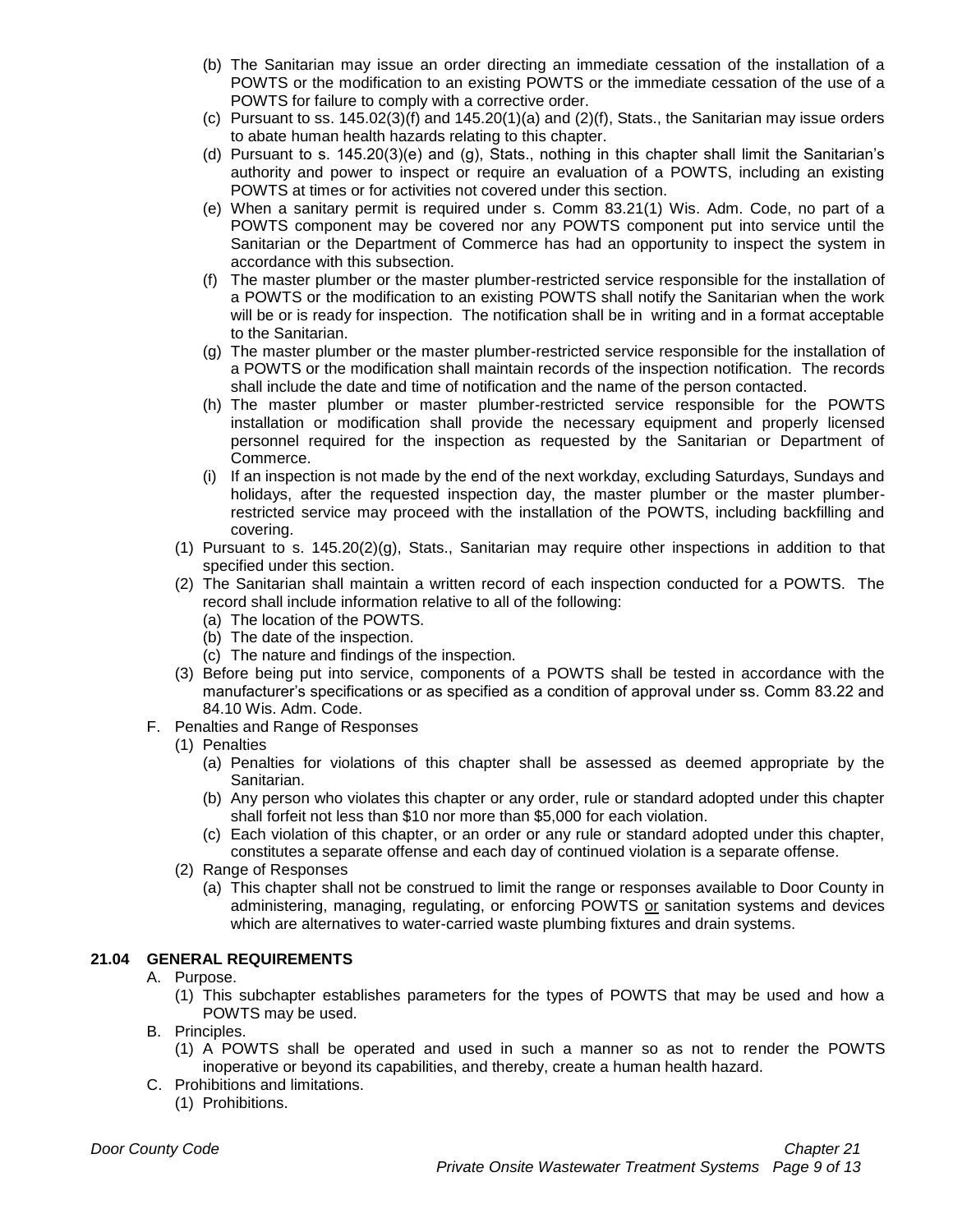- (a) Except as provided in s. Comm 83.03 (4) Wis. Adm. Code, the introduction of wastewater or substances in such quantities or concentrations to a POWTS, including a POWTS existing prior to July 1, 2000, that results in exceeding the enforcement standards and preventive action limits specified in ch. NR 140 Tables 1 and 2 Wis. Adm. Code at a point of standards application shall be prohibited.
- (b) Pursuant to s. 160.19(2)(a), Stats., the Department of Commerce has determined that it is not technically or economically feasible to require that a POWTS treat wastewater to comply with the preventive action limit for chloride specified in ch. NR 140, Table 2 Wis. Adm. Code, as existed on June 1, 1998.
- (c) Substances deleterious to a POWTS shall be intercepted, diluted or treated in accordance with s. Comm 82.34 Wis. Adm. Code prior to the substance discharging into a POWTS.
- (d) The use of a cesspool as a POWTS is prohibited, including any cesspool existing prior to July 1, 2000.
- (e) The discharge of domestic wastewater or effluent to the surface waters of the state is prohibited, including by means of plumbing outfall pipes existing prior to July 1, 2000.
- (f) The discharge of domestic wastewater or effluent to the ground surface is prohibited, including by means of plumbing outfall pipes existing prior to July 1, 2000.
- (g) The infiltrative surface of a treatment or dispersal component of a POWTS existing prior to December 1, 1969, which consists in part of soil may not be located in bedrock or groundwater.
- (h) The use of camping unit transfer containers as a POWTS holding component shall be restricted to campgrounds permitted by the Department of Health and Family Services under ch. HFS 178 Wis. Adm. Code
- (2) Discretionary Prohibitions.
	- (a) Sanitarian may, at his/her sole discretion and consistent with the purpose of this chapter, prohibit or limit the installation and use of the following technologies, designs or methods as POWTS components:
		- 1. A holding tank.
		- 2. A constructed wetland as a POWTS treatment component.
		- 3. An evapotranspiration bed as a POWTS treatment component.
	- (b) Sanitarian may, in his/her sole discretion and consistent with the purpose of this chapter, restrict the ownership of a POWTS to a governmental entity or agency when the POWTS is to serve 2 or more structures or buildings that are located on more than one property.
- (3) Limitations.
	- (a) Industrial wastes and wastewater may not, unless approved by the Department of Natural Resources, be introduced into a plumbing drain system that is served by a POWTS.
	- (b) Storm and clear water wastes may be introduced into a plumbing drain system that is served by a POWTS, if the POWTS is designed to accept those wastes. A POWTS may accept wastes permitted under s. Comm 82.36(3)(b) Wis. Adm. Code.
	- (c) Except as provided in ch. NR 116 Wis. Adm. Code, no part of a POWTS may be installed in a floodway.

# D. Abandonment.

- (1) Cessation of Use.
	- (a) A subsurface tank or pit that is no longer used as a POWTS component shall be abandoned by complying with all of the following:
		- 1. Disconnecting all piping to the tanks and pits.
		- 2. Sealing all disconnected piping to the tanks and pits in accordance with s. Comm 82.21(2)(h) Wis. Adm. Code.
		- 3. Pumping and disposing of the contents from all tanks and pits. (NOTE: The disposal of the contents from treatment tanks, distribution tanks, seepage pits and holding components is addressed in ch. NR 113 Wis. Adm. Code which is administered by the Department of Natural Resources).
		- 4. Removing all tanks or removing the covers of the tanks or pits and filling the tanks and pits with soil, gravel or an inert solid material.
- E. Design and Installation
	- (1) Purpose. This subchapter established minimum parameters for the designing and installation of a POWTS for the purpose of:
		- (a) Safeguarding public health: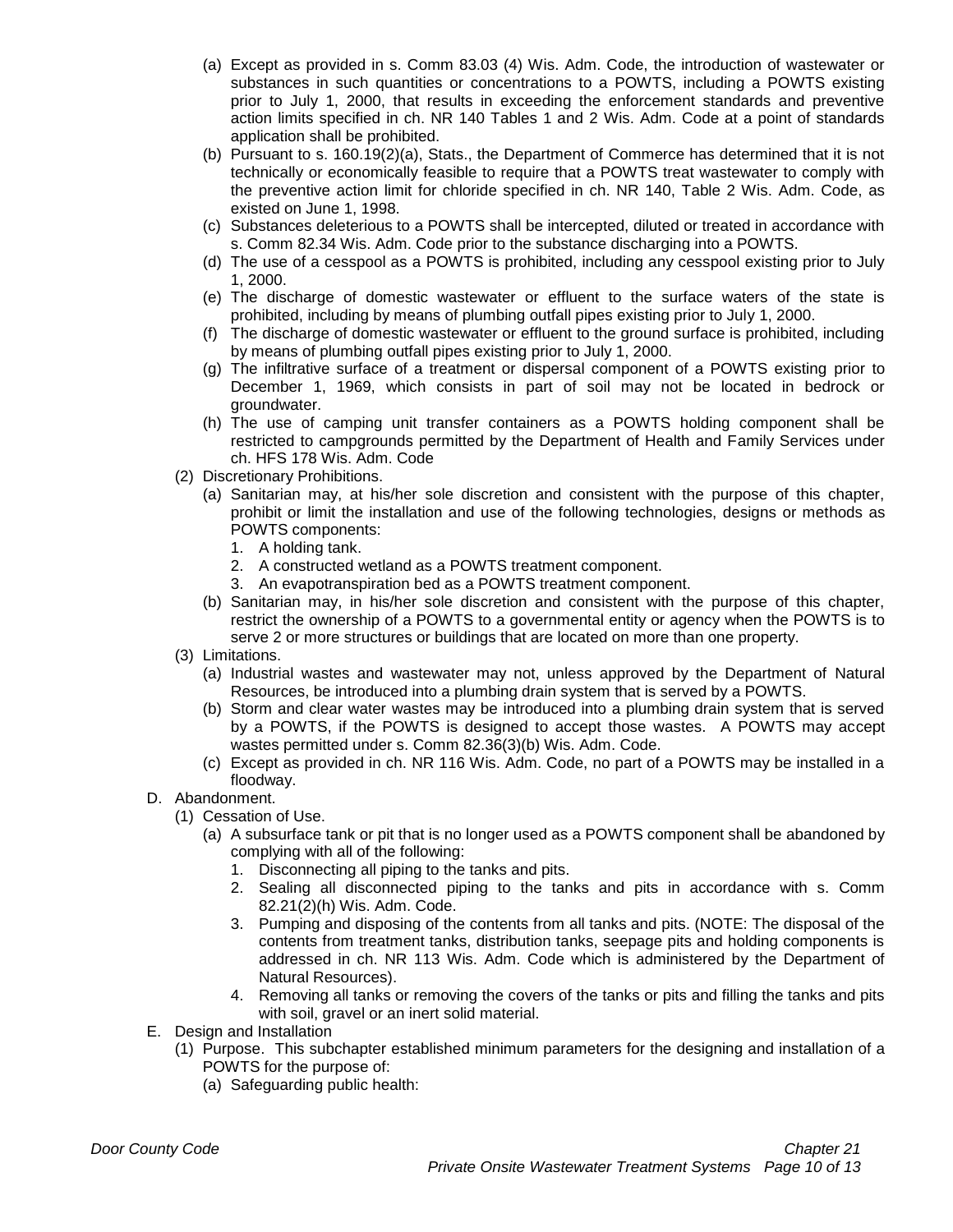- (b) Minimizing the level of substances which have a reasonable probability of entering waters of the state.
- (c) Delineating measures, conditions and performance standards by which to evaluate designs.
- F. Principles
	- (1) A POWTS shall be designed to hold wastewater or reduce the contaminant load and disperse the flow of wastewater as specified in this subchapter.
	- (2) A POWTS shall be designed to have sufficient capacity to accommodate the anticipated quantities of wastewater that will be discharged into the system.
	- (3) A POWTS intended to treat and disperse wastewater shall be designed to have sufficient ability to treat or separate out the anticipated types, quantities and concentrations of wastewater contaminants to be discharged into the system so that the dispersed wastewater will not create a human health hazard.
	- (4) A POWTS shall be designed to disperse wastewater below the surface of the ground at a rate that promotes long term assimilation into the soil and limits the possibility of surfacing.
- G. Design and Installation
	- (1) Design and installation shall be in accordance with the requirements set out in Ch.'s Comm 83.30 – 83.45 Wis. Adm. Code inclusive, or as subsequently amended or revised, which are incorporated herein by reference.
- H. Management
	- (1) Purpose. The purpose of this subchapter is to:
		- (a) Establish monitoring and maintenance requirements for POWTS in order to ensure that POWTS will operate as designed and thereby protect the public health and the waters of the state.
		- (b) Provide the Department of Commerce with data by which to make regulatory decisions.
- I. Principles
	- (a) A POWTS, including a POWTS existing prior to July 1, 2000, shall be maintained at all times so as not to create a human health hazard.
	- (b) When upon inspection of a POWTS, including a POWTS existing prior to July 1, 2000, any part of the system that is found to be defective in conformance with the applicable provisions of this chapter, ch. Comm 83 Wis. Adm. Code, Sec. 145.20, or 145.245 Wis. Stats., or any other applicable regulation, rule or law, the installation or modification plan, or the approvals, the part shall be repaired, renovated, replaced or removed.
- J. Responsibilities
	- (1) Owner of a POWTS
		- (a) The owner of a POWTS shall be responsible for ensuring that the operation and maintenance of the POWTS occurs in accordance with this chapter, the approved management plan under s. Comm 83.54(1) Wis. Adm. Code, and any other applicable regulation, rule or law.
		- (b) The owner of a POWTS existing prior to July 1, 2000, shall be responsible for ensuring that the maintenance of the POWTS occurs in accordance with s. Comm 83.54(4) Wis. Adm. Code and any other applicable regulation, rule or law.
		- (c) The owner of a POWTS, including a POWTS existing prior to July 1, 2000, shall maintain a maintenance or service contract with a POWTS maintainer or a business utilizing a POWTS maintainer for the POWTS as long as the POWTS is utilized and, if the management plan for the POWTS under s. Comm 83.54(1) Wis. Adm. Code involves one or more of the following:
			- 1. Evaluating or monitoring any part of the system at an interval of twelve months or less.
			- 2. Maintaining any part of the system at an interval of twelve months or less.
		- (d) The owner of a POWTS, including a POWTS existing prior to July 1, 2000, shall maintain a maintenance or service contract with a certified septage servicing operator under ch. NR 114 Wis. Adm. Code for the POWTS as long as the POWTS is utilized and, if the management plan for the POWTS under s. Comm 83.54(1) Wis. Adm. Code involves the servicing of any holding, treatment or dispersal component at an interval of 12 months or less.
	- (2) Per Se Human Health Hazard
		- (a) A POWTS, including a POWTS existing prior to July 1, 2000, that is not maintained in accordance with the approved management plan, as required under s. Comm 83.54(4) Wis. Adm. Code, or as mandated by any other applicable regulation, rule, or law, shall be considered a human health hazard.
	- (3) The activities relating to evaluating and monitoring mechanical POWTS components after the initial installation of the POWTS in accordance with an approved management plan shall be conducted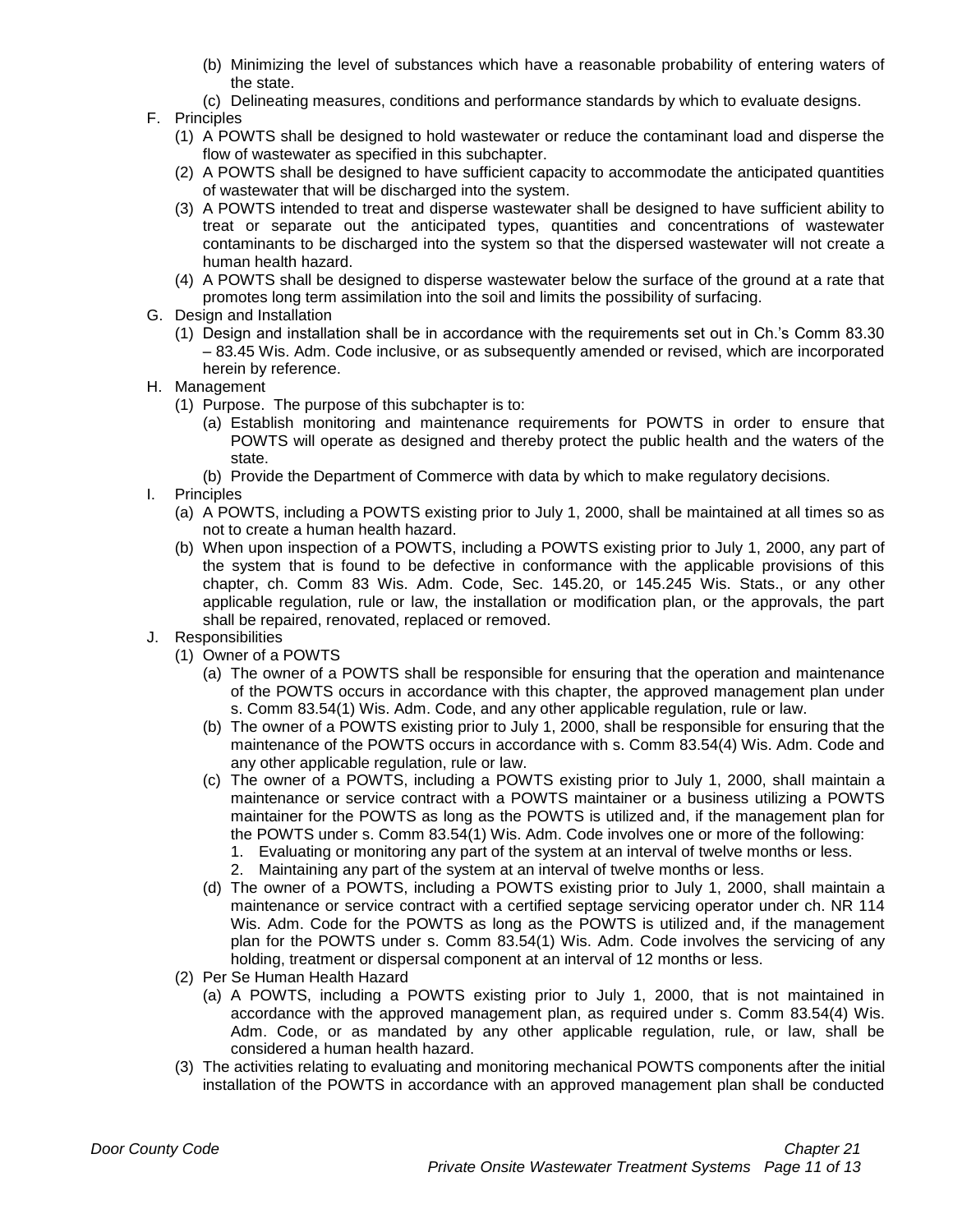by a person who holds a registration issued by the Department of Commerce as registered POWTS maintainer.

- K. Management Requirements
	- (1) Management Plan
		- (a) The management plan for each POWTS shall include information and procedures for maintaining the POWTS to operate and function within the standard of this chapter, s. Comm 83.54 Wis. Adm. Code, or any other applicable regulation, rule, or law, and as designed and approved.
- L. Reporting Requirements
	- (1) Owner Responsibilities
		- (a) The owner of a POWTS or his or her agent shall report to the Sanitarian at the completion of each inspection, maintenance or servicing event specified in the approved management plan, except for camping [unit] transfer containers.
		- (b) The owner of a POWTS existing prior to July 1, 2000, or their agent shall report to the Sanitarian the completion of each inspection, maintenance or servicing event required under s. Comm 83.54(4) Wis. Adm. Code, except for camping [unit] transfer containers.
	- (2) Reports
		- (a) The inspection, maintenance and servicing reports required shall be submitted to the Sanitarian:
			- 1. In a manner specified by the Sanitarian;
			- 2. Within 10 business days from the date of inspection, maintenance or servicing;
			- 3. By the owner or the owner's agent.
		- (b) The inspection, maintenance and servicing reports required under sub. (1) shall include the following information:
			- 1. A POWTS identifying number;
			- 2. The location of the POWTS;
			- 3. The date of inspection, maintenance or servicing
			- 4. The license, certifications or registration number of the individual performing the inspection, maintenance or servicing;
			- 5. Other information required by the approved management plan
		- (c) The Sanitarian may require verification of any information contained in an inspection maintenance and servicing report.

# **21.05 RECOGNIZED METHODS AND TECHNOLOGIES**

A. Acceptable Methods and Technologies

- (1) Those methods and technologies recognized by the Department of Commerce pursuant to ss Comm 83.61 and 84.10(3) Wis. Adm. Code and approved by the Sanitarian are acceptable.
- B. Parameters
	- (1) Any deviation from the specifications and limitations relative to the installation and maintenance of that method or technology shall constitute a violation of this chapter.

#### **21.06 PERFORMANCE MONITORING**

- A. Monitoring Program
	- (1) Sanitarian may maintain a performance-monitoring program for the various POWTS methods and technologies.
- B. Purpose
	- (1) The purpose of any performance monitoring program for the various POWTS methods and technologies includes the following:
		- (a) Confirm their reliability;
		- (b) Evaluate long-term compliance with applicable criteria and standards;
		- (c) Provide data for improvements;
		- (d) Development of performance monitoring protocol;
		- (e) Determine their viability.

# **21.07 ALTERNATIVES TO WATER-CARRIED SANITATION SYSTEM AND DEVICES**

- A. Purpose
	- (1) The purpose of this subchapter is to establish minimum standards and criteria for the design, installation and maintenance of sanitation systems and device which are alternatives to water-